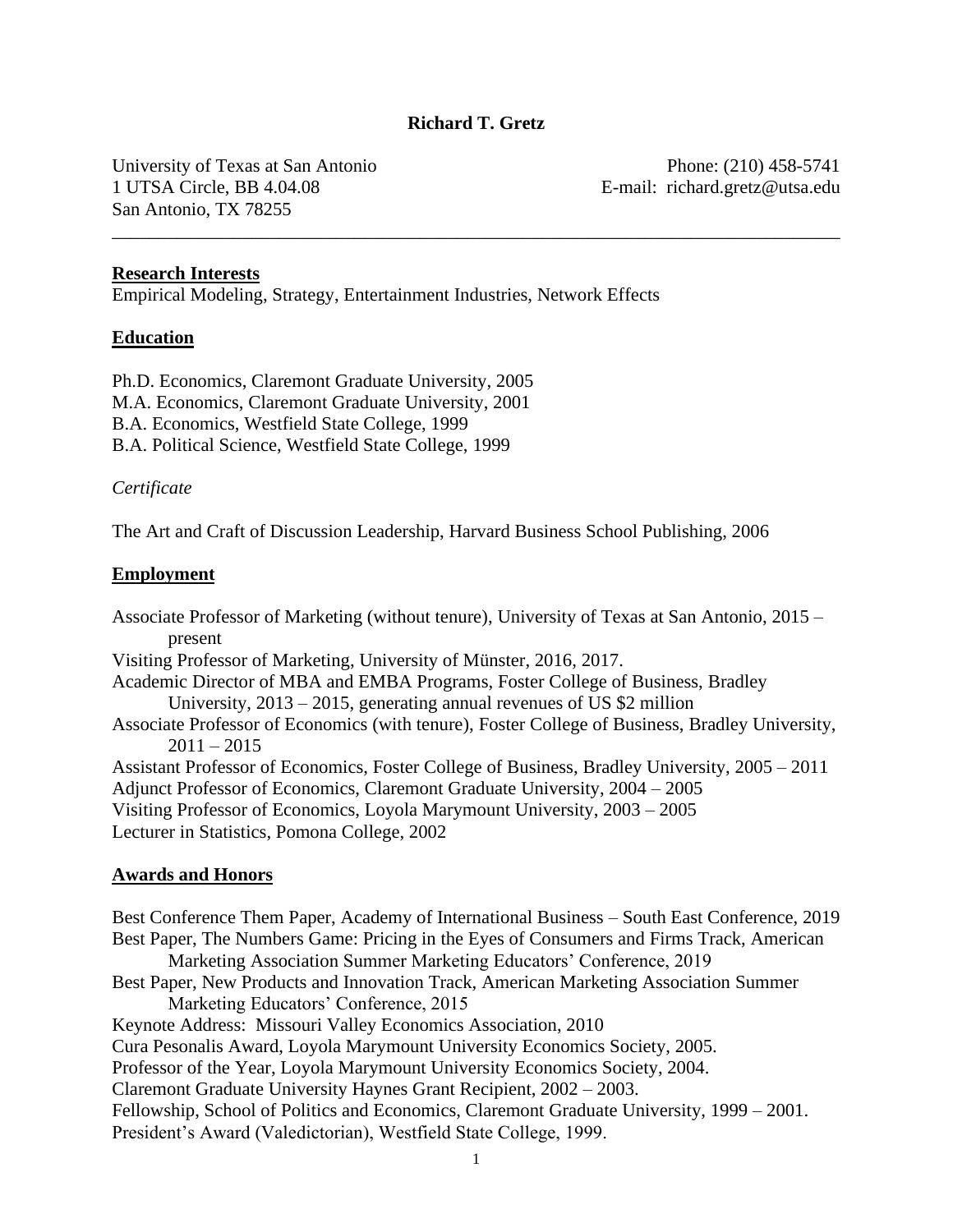#### **Journal Articles**

- "Is Everybody an Expert? An Investigation into the Impact of Professional vs User Reviews in the Movie Industry," Suman Basuroy, S. Abraham Ravid, Richard T. Gretz, and BJ Allen, *Journal of Cultural Economics* (*forthcoming*): [https://doi.org/10.1007/s10824-019-](https://doi.org/10.1007/s10824-019-09350-7) [09350-7.](https://doi.org/10.1007/s10824-019-09350-7)
- "Music, Death, and Profits: Variables Contributing to the Surge in Sales After an Artist's Death," Stan Renard and Richard T. Gretz, *Journal of the Music and Entertainment Industry Educators Association* 19:1 (2019): 137-162.
- "The Impact of Superstar and Non-Superstar Software on Hardware Sales: The Moderating Role of Hardware Lifecycle," Richard T. Gretz, Ashwin Malshe, Carlos Bauer, and Suman Basuroy, *Journal of the Academy of Marketing Science* 47:3 (2019): 394-416.
- "Rejoinder to 'Endogeneity Bias in Marketing Research: Problem, Causes and Remedies'," Richard T. Gretz and Ashwin Malshe, *Industrial Marketing Management* 77 (2019): 57- 62.
- "The Impact of Advertising Content on Movie Revenues," Vithala R. Rao, S. Abraham (Avri) Ravid, Richard T. Gretz, Jialie Chen, and Suman Basuroy, *Marketing Letters* 28:3 (2017): 341-355.
- "Economic Integration and the Gravity Model: Explaining Immigration Patterns to Europe," Joshua J. Lewer and Richard T. Gretz, *Indian Journal of Economics and Business* 3:1 (2014): 91-102.
- "Why Quality May Not Always Win: The Impact of Product Generation Life Cycles on Quality and Network Effects in High-Tech Markets," Richard T. Gretz and Suman Basuroy, *Journal of Retailing* 89:3 (2013): 231-300.
- "An Application of High-Performance Computing to a Complex Model of Software Utility," Joseph A. Driscoll, Kelly R. Roos, and Richard T. Gretz, *Journal of Financial and Economic Practice* 13:2 (2013)
- "R&D Subsidy Games: A Cost Sharing Approach vs. Reward for Performance," Richard T. Gretz, Jannett K. Highfill, and Robert C. Scott, *Journal of Technology Transfer* 37:4 (2012): 385-403*.*
- "Hardware Quality vs. Network Size in the Home Video Game Industry," Richard T. Gretz, *Journal of Economic Behavior and Organization* 76:2 (2010): 168-183.
- "R&D, Risk, and the Role of Targeted Government R&D Programs," Richard T. Gretz, Joshua J. Lewer and Robert C. Scott, *Journal of Economics* 36:1 (2010): 79-104.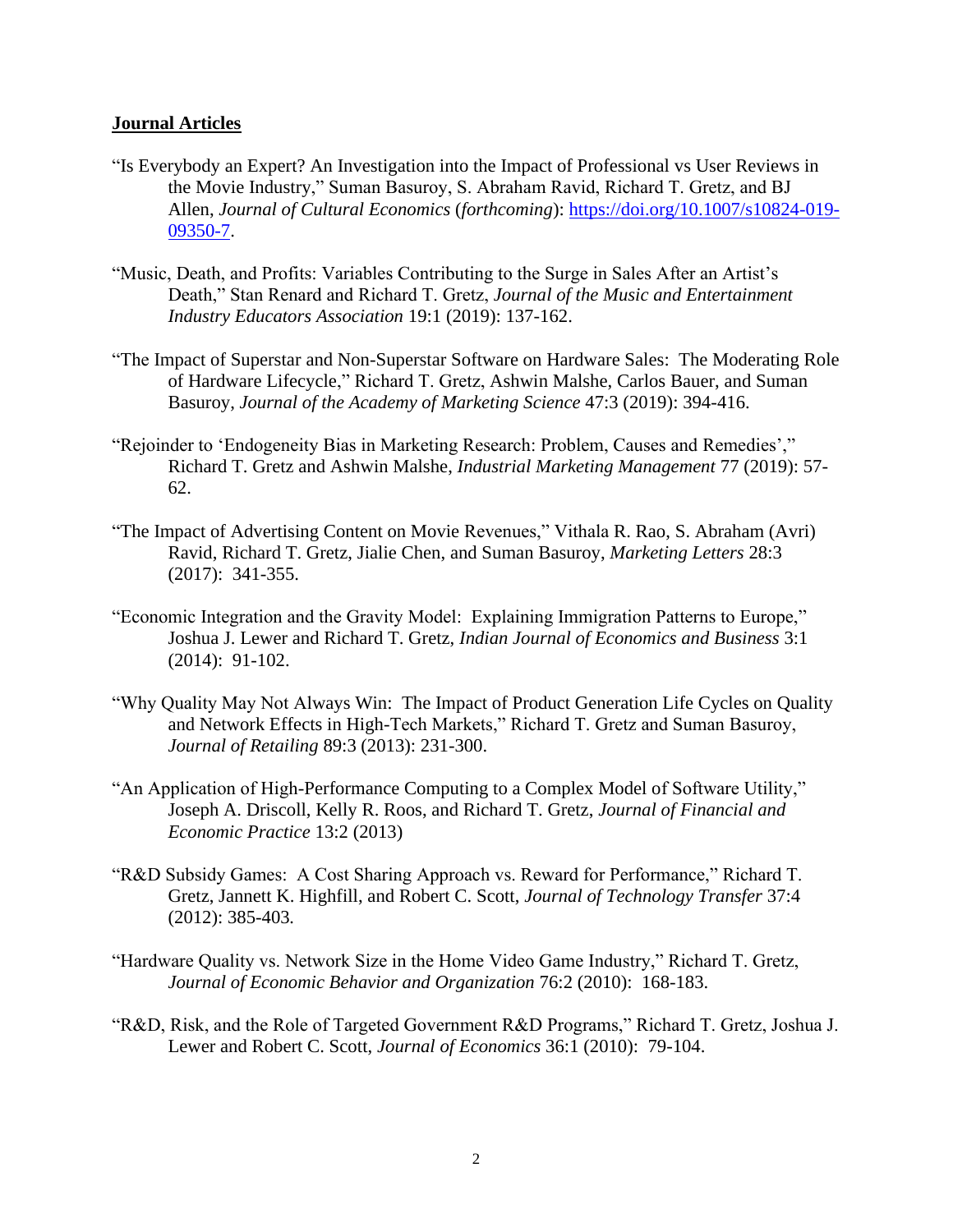- "Console Price and Software Availability in the Home Video Game Industry," *Atlantic Economic Journal* 38:1 (2010): 81-94.
- "Recession, R&D Spending, and the Current Account: Bad News, Bad News, and a Little Encouragement" Richard T. Gretz and Jannett Highfill, *Global Economy Journal* 10:1 (2010): Article 7.
- "Maximizing and Satisficing Consumer Behavior: Model and Test," Joshua J. Lewer, R. Nicholas Gerlich, and Richard T. Gretz, *Southwestern Economic Review* 36:1 (2009): 127-140.
- "Strategic R&D Policy: Societal Objectives and the Corporate Welfare Argument," Richard T. Gretz, Jannett Highfill, and Robert C. Scott, *Contemporary Economic Policy* 27:1 (2009): 28-45.
- "R&D Allocation: Reliability vs. Customer Cost," Richard T. Gretz, Jannett Highfill, and Robert C. Scott, *Journal of Business and Leadership*: *Research, Practice, and Teaching* 4:2 (2008): 68-77.
- "R&D Subsidies and Multinational Firm Ownership," Richard T. Gretz, Jannett Highfill, and Robert C. Scott, *Global Economy Journal* 7:1 (2007): 1-54.
- "Strategic Innovation and Technology Adoption in an Evolving Industry," Darren Filson and Richard T. Gretz, *Journal of Monetary Economics* 51:1 (January 2004): 89-121.

# **Media Exposure**

*Market Watch* "The `Prince effect' – here's exactly how much record sales boom when a rock [star dies.](https://www.marketwatch.com/story/the-prince-effect-heres-exactly-how-much-record-sales-boom-when-a-rock-star-dies-2019-12-20)" (December 23, 2019) Brett Arends summarizes Renard and Gretz (2019) study on the impact of an artist's death on their music sales

*San Antonio Express-News* "San Antonio UTSA professors find that rock stars' sales boost after death continues for years." (February 6, 2020) René A. Guzman summarizes Renard and Gretz (2019) study on the impact of an artist's death on their music sales

### **Research in Progress**

### *Articles Currently Under Review*

- "Halo and Cannibalization Effects: How New Software Entrants Impact Incumbent Software In Two-Sided Markets," BJ Allen, Richard T. Gretz, Mark B. Houston and Suman Basuroy. Status: Second round at the *Journal of Marketing*.
- "Platform Exploitation: When Service Agents Defect with Customers From Online Service Platforms," Kris Zhou, BJ Allen, Richard T. Gretz, and Mark B. Houston. Status: Second round at the *Journal of Marketing*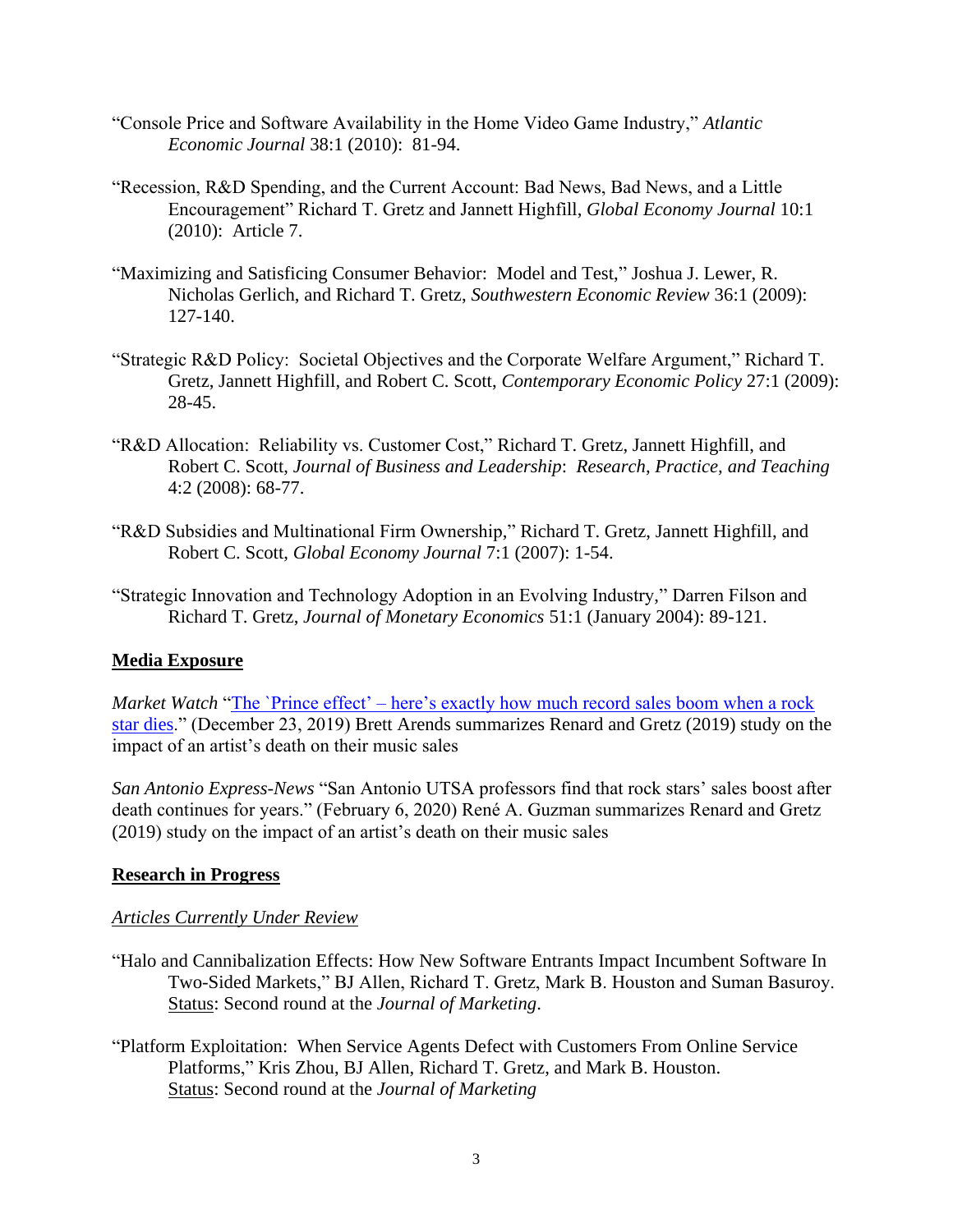- "When Software Leads Hardware: Platform Usefulness and Network Effects," Deepa Chandrasekaran, Richard T. Gretz, and BJ Allen. Status: First round at *Journal of Product Innovation Management*
- "The Tangled Webs We Weave: Examining CEOs' Use of Deceptive Language on Analyst Recommendations," Steven Hyde, Eric A. Bachura, Jonathan Bundy, W. Gerry Sanders, and Richard T. Gretz. Status: First round at *Strategic Management Journal*

### *Articles Being Prepared for Submission*

- "Improving Sales of Returned Products by Providing the Reason for Return," Ishani Banerji, Kurt A. Carlson, Samuel Skowronek, and Richard T. Gretz. Target: *Journal of Marketing*
- "The Divergent Effects of Even- and Odd-Numbered Brand Names on Consumer Responses to Iterated and Noniterated Products," Kris Zhou, Dengfeng Yan, and Richard T. Gretz.
- "Distribution Strategies Among Complementary Products and Their Effect on Financial Performance: The Impact of Exclusive, Partially Exclusive or Non Exclusive Models," Carlos Bauer, Richard T. Gretz, Ashwin Malshe, and Suman Basuroy. Target: *Journal of Marketing*
- "Bundling as a Dynamic Product Strategy across Product Lifecycle Stages," Kris Zhou, Richard T. Gretz, B.J. Allen, and Suman Basuroy.

#### *Articles in Earlier Stages of Development*

- "The Role of Traditional Advertising for Product Success in the Digital Era: The Case of Theatrical Movie Trailers," Nora Pähler vor der Holte, Ronny Behrens, Richard T. Gretz, and Thorsten Hennig-Thurau. Data analysis in progress
- "Post-Launch New Product Development Process: The Impact of Revision Updates on Mobile App's Market Performance," Yongseok Kim, Suman Basuroy, Deepa Chandrasekaran, and Richard T. Gretz.
- "An Empirical Investigation into the Performance of Foreign Mobile Applications: The Contingent Role of App Updates," Yongseok Kim, Deepa Chandrasekaran, Richard T. Gretz, and Suman Basuroy
- "Software Updates as Customer Segmentation Tools," Pallav Routh, Richard T. Gretz, and Daniel Kaimann.
- "Backward Compatibility in Two-Sided Markets," Richard T. Gretz, Myongjin Kim, and Suman Basuroy.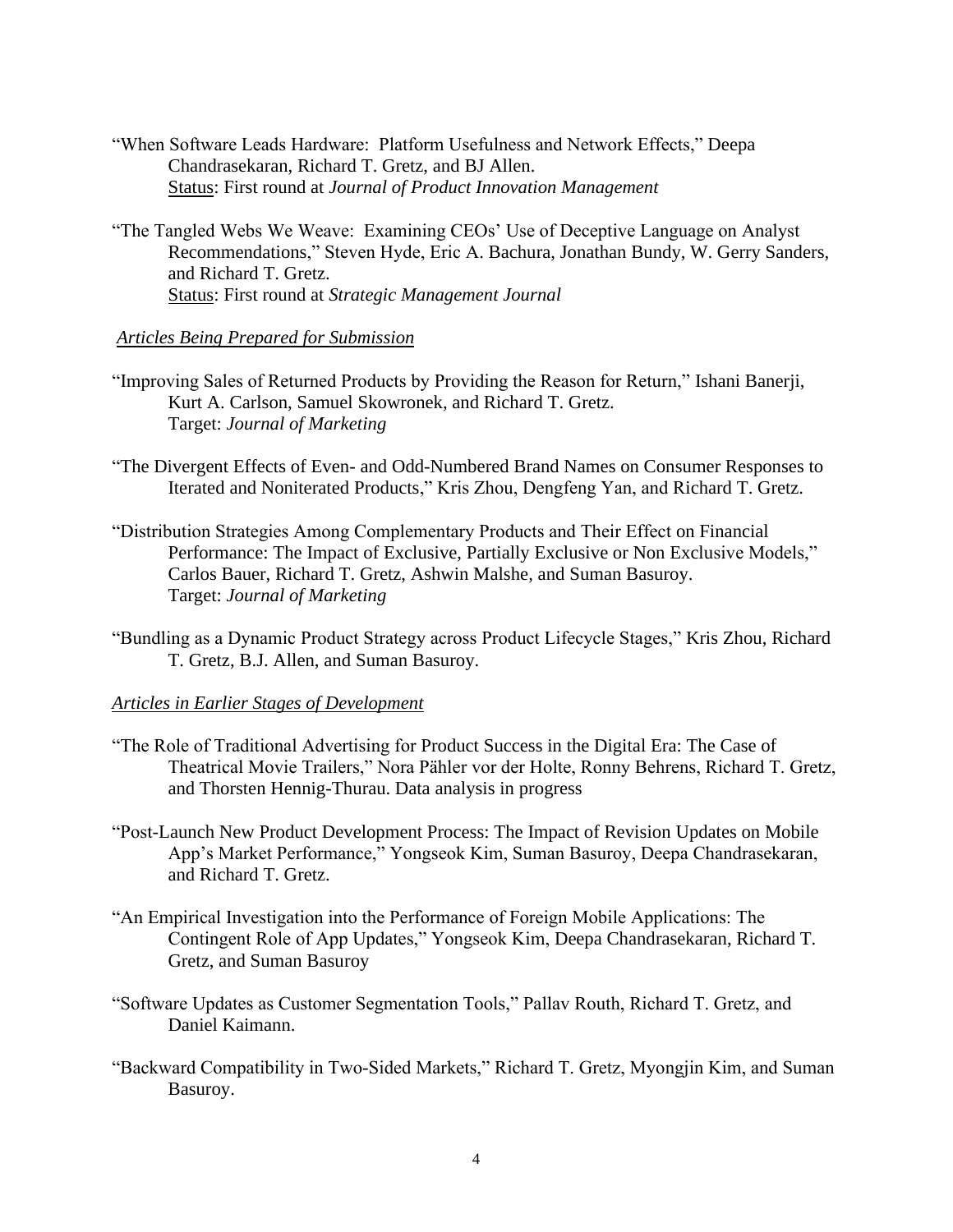- "To Be or Not to Be Backward Compatible: Product Innovativeness Beliefs Influence Willingness to Pay for Backward (In)Compatible Products," Jorge Pena Marin and Richard T. Gretz.
- "Diversity and Innovation: The Effect of Diverse Creator Teams on Video Game Characteristics and Sales," Samantha Voelker, Richard T. Gretz, Darren Filson, and Jill Rosok.
- "Do Musicians Sell More Physical Albums or Digital Downloads after they Die? Uncertainty vs. Time Scarcity in Mortality Salience," Bingxuan Guo, Stan Renard, and Richard T. Gretz. Data analysis in progress.
- "The Impact of Artist Death on Competitor Sales in the Music Industry," Stanislas D. Renard and Richard T. Gretz
- "Do People Drink More Alcohol When Ridesharing is Available?" Samantha Galvan and Richard T. Gretz.
- "The Effect of eBay Seller Reputation on Prices: A Natural Experiment," Kevin M. O'Brien and Richard T. Gretz.

#### *Other Working Papers*

- "Playing in Peoria: Effectiveness of Angel Investors," Richard T. Gretz, Edward U. Bond, and Kevin M. O'Brien, 2013.
- "The Election Prediction Market Effect on EBay Outcomes: Obama and McCain Memorabilia," Jannett K. Highfill, Kevin M. O'Brien, and Richard T. Gretz, 2010.

#### **Refereed Proceedings and Presentations**

- \*Best Conference Theme Paper
- "What Matters to Apps Going Global? The Role of Continuous Product Innovation on the Digitalized Products' Foreign Market Performance," Yongseok Kim, Deepa Chandrasekaran, Richard T. Gretz, and Suman Basuroy, *Academy of International Business -- Southeast US Conference Proceedings*, 2019: 97.
- \* Best Paper, The Numbers Game: Pricing in the Eyes of Consumers and Firms Track "The Divergent Effects of Even and Odd Brand Names on Consumer Responses to Iterated and Noniterated Products," Dengfeng Yan, Kris Zhou, and Richard T. Gretz, *American Marketing Association Summer Educators' Conference Proceedings*, 2019: NGA-2.
- "When Do the Best Service Agents Decrease Customer Retention? An Investigation of Online Service Platforms, Customer Defection, and Platform Exploitation," Kris Zhou, BJ Allen, Richard T. Gretz, and Mark B. Houston, *American Marketing Association Summer Educators' Conference Proceedings*, 2019: UXO-9.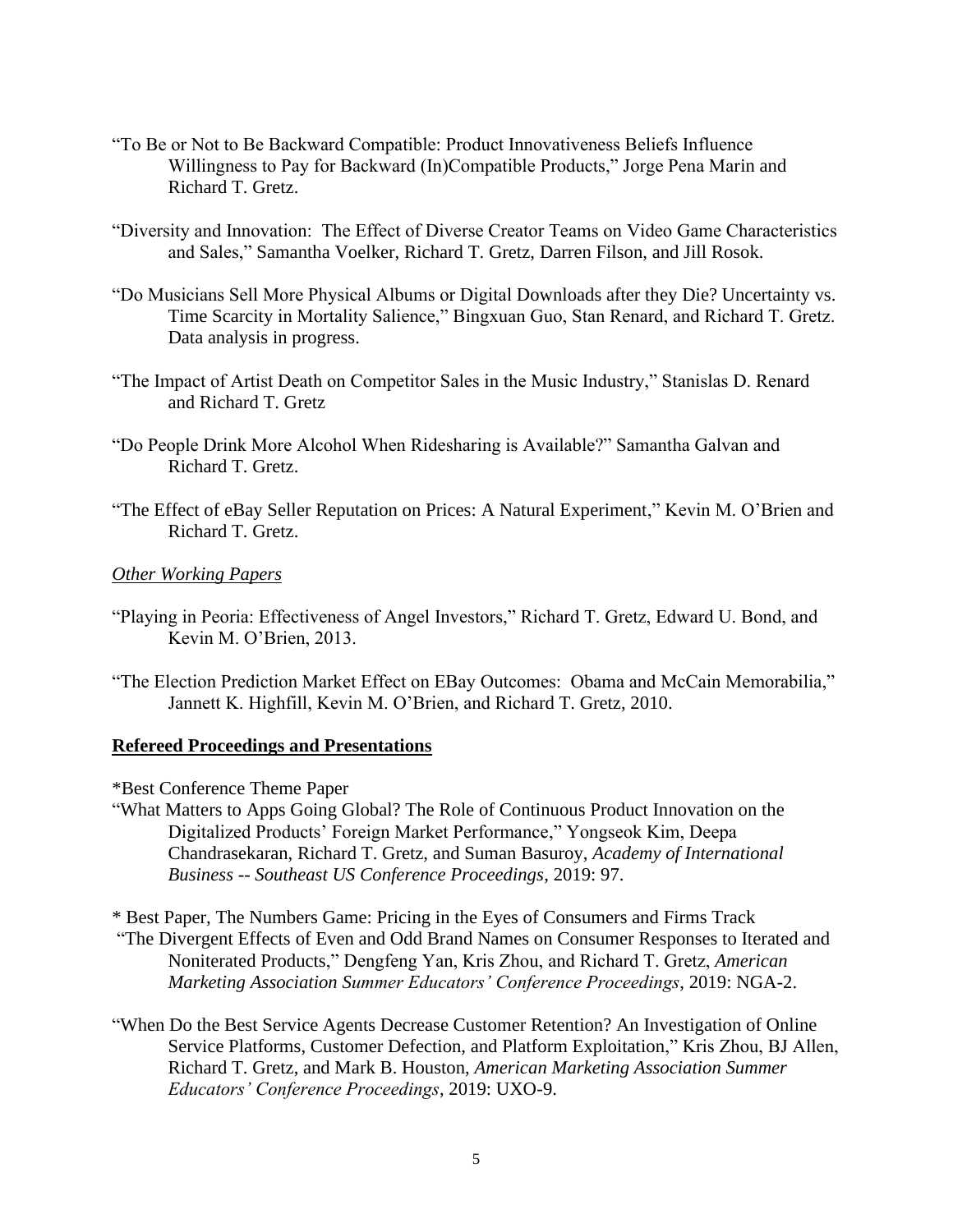- "Workplace Gender Diversity and Financial Outcomes: Evidence from the Video Game Industry," Samantha Galvan and Richard T. Gretz, *American Marketing Association Summer Educators' Conference Proceedings*, 2019: MFG-17 – 18.
- "A Matching Model for Hardware and Software Bundles and an Application to the US Home Video Game Industry," Richard T. Gretz, BJ Allen, and Suman Basuroy, *American Marketing Association Summer Educators' Conference Proceedings*, 2017: F-35 – 36.
- "Is the Best Always Desired the Most? Attribute-Based Choices in the Context of Complimentary Products," Carlos Bauer, Suman Basuroy, and Richard T. Gretz, *American Marketing Association Winter Educators' Conference Proceedings*, 2017: D- $53 - 54$ .
- "Distribution Strategies Among Complementary Products and Their Effect on Financial Performance: The Impact of Exclusive, Partially Exclusive or Non Exclusive Models," Carlos Bauer, Richard T. Gretz, and Suman Basuroy, *American Marketing Association Summer Educators' Conference Proceedings*, 2016: F-45.
- "Substitute or Complement? Exploring the Market Impact of New Product Introductions in High-Tech Markets," BJ Allen, Richard T. Gretz, and Suman Basuroy, *American Marketing Association Winter Educators' Conference Proceeding*, 2016: J-4.
- \* Best Paper, New Products and Innovation Track
- "A High Tide Raises All Ships: The Halo Effect of Introducing New Superstar Products on Category Assortment Performance," BJ Allen, Richard T. Gretz, and Suman Basuroy, *American Marketing Association Summer Educators' Conference Proceedings*, 2015: 591.
- "The Effect of Superstar Software in the Video Game Industry: The Moderating Role of Product Generation Lifecycles," Richard T. Gretz and Suman Basuroy. *American Marketing Association Winter Educators' Conference Proceedings*, 2015: F-12.
- "Bundle Introduction as a Dynamic Product Strategy across Product Lifecycle Stages in Networked Markets," B.J. Allen, Suman Basuroy, and Richard T. Gretz. *American Marketing Association Summer Educators' Conference Proceedings,* 2014: 204 – 205.
- "The Impact of Quality and Network Effects Over the Generation Life-Cycle," Richard T. Gretz and Suman Basuroy, *American Marketing Association Winter Educators' Conference Proceedings,* 2013: 43 – 44.
- "Why Quality May Not Always Win: The Impact of Product Generation Life-Cycle on Quality and Network Effects In High-Tech Markets," Richard T. Gretz and Suman Basuroy, *American Marketing Association Summer Educators' Conference Proceedings*, 2012: 349  $-350.$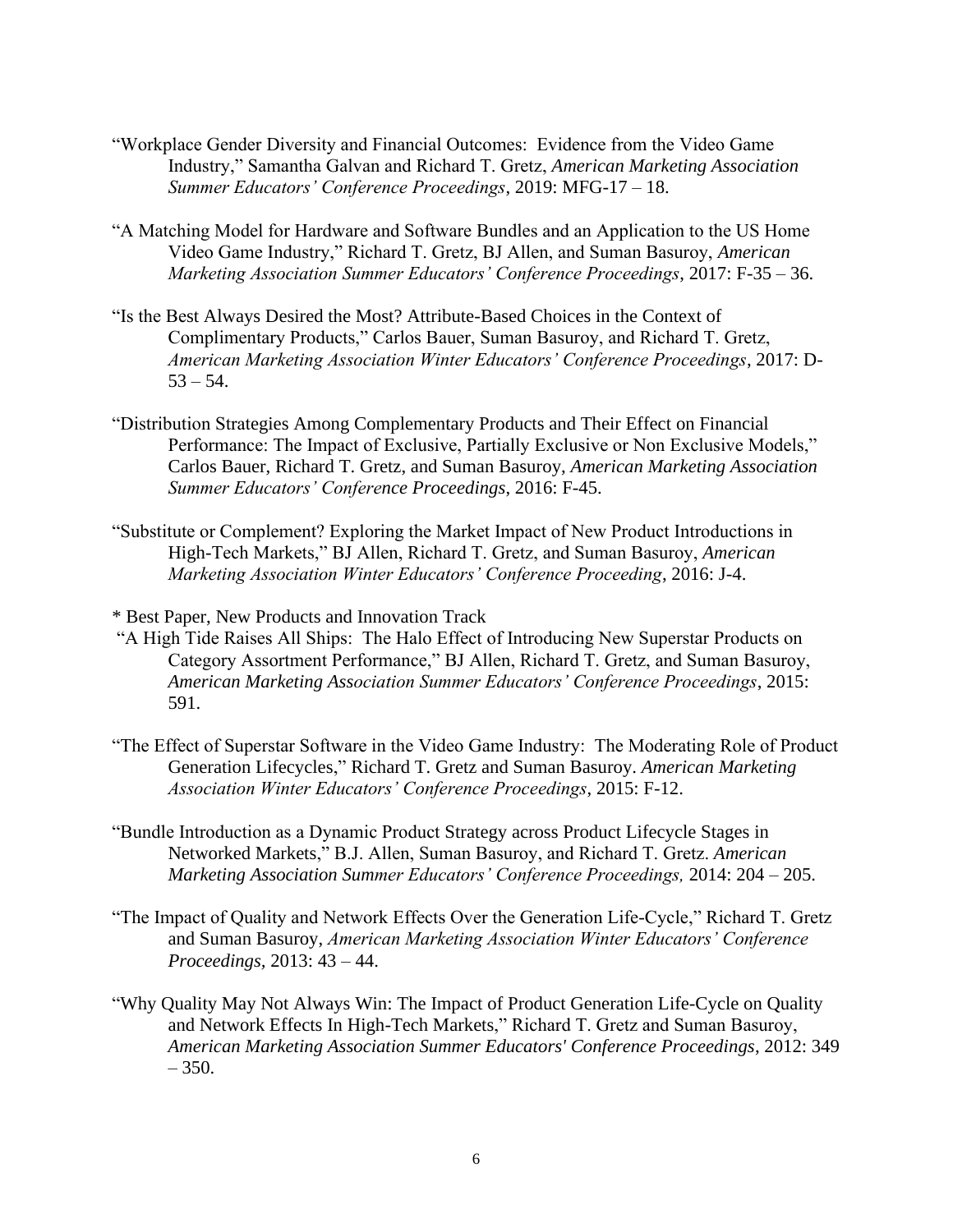- "International R&D Subsidy Games and Current Account Balances," Richard T. Gretz and Jannett Highfill, *International Trade and Finance Association Conference Papers*, 2010. Paper 1.
- "The Design of Private Sector R&D Subsidies in Intra-Industry Trade Models: Subsidizing Inputs or Outputs," Richard T. Gretz, Jannett K. Highfill, and Robert C. Scott, *International Trade and Finance Association Conference Papers*, 2009. Paper 13.
- "Subsidizing Private Sector R&D: Evidence for a Monopoly Innovator which Sells to Home and Foreign Markets," Richard T. Gretz, Jannett K. Highfill, and Robert C. Scott, *Fort Hays State University College of Business and Leadership, Business and Leadership Proceedings*, 2007.
- "R&D Subsidies, Multinational Firm Ownership, and Exporting: Rule of Thumb Subsidy Rate," Richard T. Gretz, Jannett Highfill, and Robert C. Scott, *International Trade and Finance Association Conference Papers*, 2007. Paper 3.

### **Invited Presentations**

- "The Role of Traditional Advertising for Product Success in the Digital Era: The Case of Theatrical Movie Trailers," Nora Pähler vor der Holte, Ronny Behrens, Richard T. Gretz, and Thorsten Hennig-Thurau. Mallen Motion Picture Economics Conference, University of Münster and Marketing Center Münster, September 2018.
- "The Impact of New Product Introductions on the Existing Product Portfolio in High-Tech Markets," BJ Allen, Richard T. Gretz, Suman Basuroy. 2<sup>nd</sup> Annual Robert S. Eckley Lecture in Economics, Bradley University, March 2018.
- "The Impact of New Product Introduction on the Existing Product Portfolio in High-Tech Markets," BJ Allen, Richard T. Gretz, Suman Basuroy. Mallen Motion Picture Economics Conference, Yale School of Management & Yeshiva University, November 2017.
- "The Impact of New Product Introduction on the Existing Product Portfolio in High-Tech Markets," BJ Allen, Richard T. Gretz, Suman Basuroy. Mallen Motion Picture Economics Conference, Yale School of Management & Yeshiva University, November 2017.
- "The Impact of New Product Introduction on the Existing Product Portfolio in High-Tech Markets," BJ Allen, Richard T. Gretz, Suman Basuroy. Munster Marketing Department Brown Bag Series, October 2017.
- "Dynamic Managerial Bundling Strategies Over the Product Lifecycle," BJ Allen, Suman Basuroy, Richard T. Gretz. Mallen Motion Picture Economics Conference, Yale School of Management & Yeshiva University, November 2016.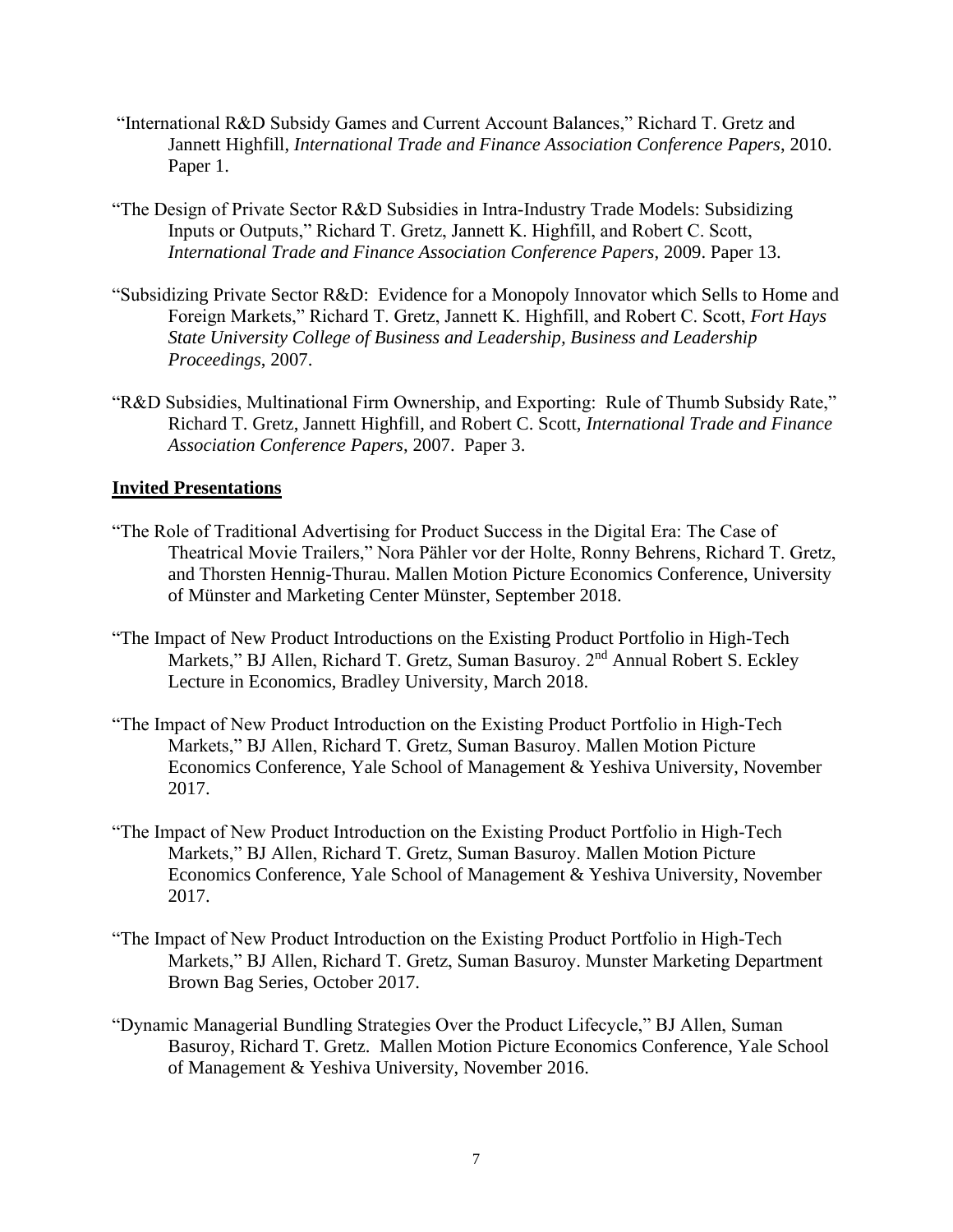- "Distribution Strategies Among Complementary Products and Their Effect on Financial Performance: The Impact of Exclusive, Partially Exclusive or Non Exclusive Models," Carlos Bauer, Richard T. Gretz, Suman Basuroy. Mallen Motion Picture Economics Conference, Yale School of Management & Yeshiva University, November 2016.
- "Dynamic Managerial Bundling Strategies Over the Product Lifecycle," BJ Allen, Suman Basuroy, Richard T. Gretz. Munster Marketing Department Brown Bag Series, September 2016.
- "How Critical are Expert Reviews in the Brave New World of Electronic Word of Mouth?" Suman Basuory, S. Abraham (Avri) Ravid, Richard T. Gretz, and BJ Allen. Big Data Big Movies: How Algorithms Transform the Film & TV Industry, Potsdam and Berlin, Germany, September 22 – 23, 2016.
- "A High Tide Raises All Ships: The Halo Effect of Introducing New Superstar Products on Category Assortment Performance," B.J. Allen, Richard T. Gretz, and Suman Basuroy. Mallen Motion Picture Economics Conference, Yale School of Management & Yeshiva University, November 2015.
- "Bundling as a Dynamic Product Strategy Across Product Lifecycle Stages," B.J. Allen, Suman Basuroy, and Richard T. Gretz. Mallen Motion Picture Economics Conference, Yale School of Management & Yeshiva University, November 2015.
- "Backward Compatibility in Two-Sided Markets," Richard T. Gretz, Suman Basuroy, and Myongjin Kim. Mallen Motion Picture Economics Conference, Yale School of Management, November 2014.
- "Quality vs. Network Effects in the U.S. Home Video Game Industry," Richard T. Gretz, University of Oklahoma Visiting Scholar Seminar Series, February 2012.
- "Software Quality, Killer Applications, and Network Effects: The Case of the U.S. Home Video Game Industry," Richard T. Gretz, Illinois State University Seminar Series in Economics, September 2011.
- "The Role of Quality and Network Effects in Network Industries," Richard T. Gretz, Keynote Address: Missouri Valley Economics Association, St. Louis, October 29, 2010.
- "Network Effects and Excess Inertia," Richard T. Gretz, Illinois Wesleyan University, November 5, 2009.

### **Refereed Presentation (Not in Proceedings)**

"Platform Exploitation: When Service Agents Defect With Customers from Online Service Platforms," Kris Zhou, BJ Allen, Richard T. Gretz, and Mark B. Houston. Organizational Frontlines Research, San Diego, 2020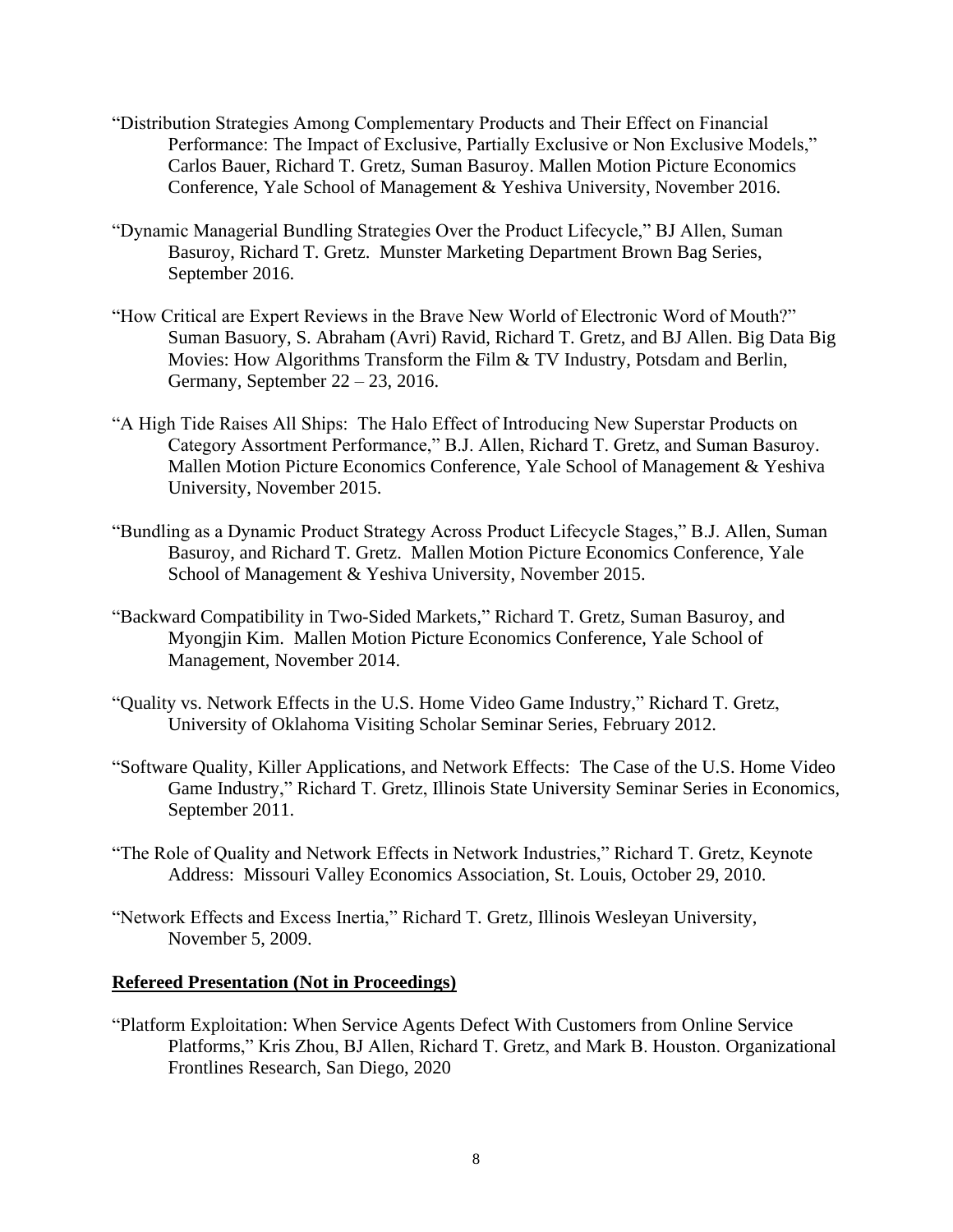- "How Revealing the Reason for Return can Remove the 'Ugh' from Returned Products," Ishani Banerji, Kurt A. Carlson, Samuel Skowronek, and Richard T. Gretz. Society for Consumer Psychology, Huntington Beach, 2020.
- "Beyond the Grave: Variables Contributing to Increased Music Consumption After an Artist's Death," Stanislas Renard and Richard T. Gretz. Music and Entertainment Industry Educators Association Summit, Nashville, 2019.
- "Dynamic Bundling Strategies in Two-Sided Markets," Richard T. Gretz, B.J. Allen, Deepa Chandrasekaran, and Suman Basuroy. American Marketing Association Winter Academic Conference, Austin, 2019.
- "Complementary Products, Distribution Strategies and Financial Performance: The Impact of Exclusive, Temporarily Exclusive and Non-Exclusive Strategies," Carlos Bauer, Richard T. Gretz, Ashwin Malshe and Suman Basuroy. American Marketing Association Winter Academic Conference, Austin, 2019.
- "Dynamic Bundling Strategies in Platform and Two Sided Markets," Richard T. Gretz, B.J. Allen, Deepa Chandrasekaran, and Suman Basuroy. 40<sup>th</sup> Annual ISMS Marketing Science Conference, Temple University, 2018.
- "Do Musicians Sell More Physical Albums or Digital Downloads After They Die? Uncertainty vs. Time Scarcity in Mortality Salience," Bingxuan Guo and Richard T. Gretz.  $40<sup>th</sup>$ Annual ISMS Marketing Science Conference, Temple University, 2018.
- "Beyond the Grave: Variables Contributing to Increased Music Consumption After an Artist's Death," Stanislas Renard and Richard T. Gretz. 40<sup>th</sup> Annual ISMS Marketing Science Conference, Temple University, 2018.
- "The Effect of eBay Seller Reputation on Prices: A Natural Experiment," Kevin M. O'Brien and Richard T. Gretz. Missouri Valley Economics Association, Kansas City, 2017.
- "Backward Compatibility in Two-Sided Markets," Richard T. Gretz, Myongjin Kim, and Suman Basuroy. 44th Annual Conference of the European Association for Research in Industrial Economics. Maastricht, 2017.
- "Backward Compatibility in Two-Sided Markets," Richard T. Gretz, Myongjin Kim, and Suman Basuroy. 32<sup>nd</sup> Annual Congress of the European Economic Association; 70<sup>th</sup> European Meeting of the Econometric Society. Lisbon, 2017.
- "Distribution Strategies of Complementary Products and Financial Performance: The Impact of Exclusive, Partially Exclusive or Non Exclusive Models," Richard T. Gretz, Suman Basuroy, Carlos Bauer. 39<sup>th</sup> Annual ISMS Marketing Science Conference, University of Southern California, 2017.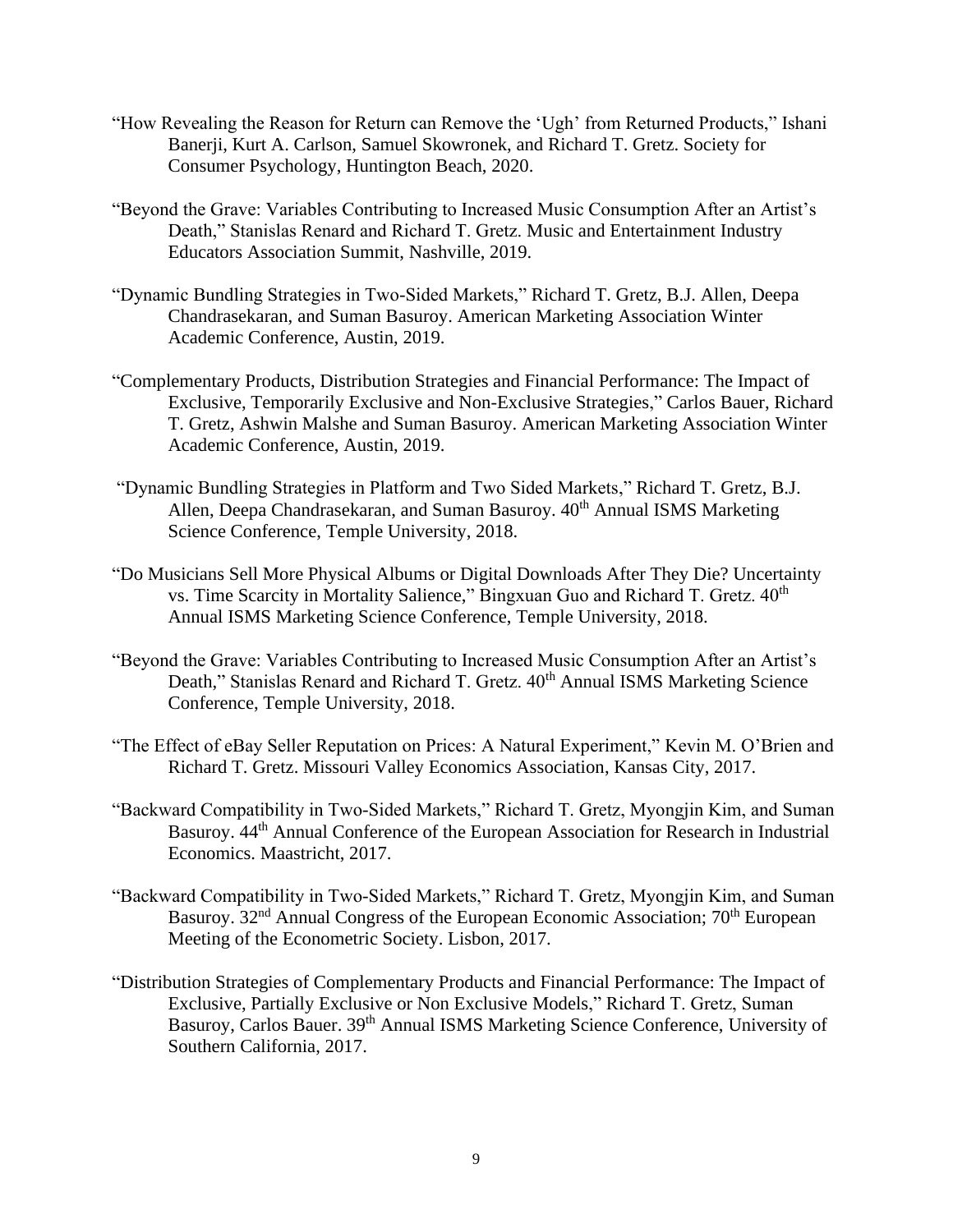- "The Moderating Role of Hardware Functionality on Indirect Network Effects of Software Products," Deepa Chandrasekaran, Richard T. Gretz, and BJ Allen. American Marketing Association Winter Educators' Conference, Orlando, 2017.
- "Backward Compatibility in Two-Sided Markets," Richard T. Gretz, Myongjin Kim, and Suman Basuroy. Tenth Annual UT Dallas Frank M. Bass FORMS Conference, Dallas, 2016
- "Backward Compatibility in Two-Sided Markets," Richard T. Gretz, Myongjin Kim, and Suman Basuroy. Western Economic Association International Annual Conference, Waikiki, 2015
- "Backward Compatibility in Two-Sided Markets," Richard T. Gretz, Myongjin Kim, and Suman Basuroy. International Industrial Organization Conference, Boston, 2015
- "Bundling as a Dynamic Product Strategy across Product Lifecycle Stages," B.J. Allen, Suman Basuroy, and Richard T. Gretz. 36<sup>th</sup> Annual ISMS Marketing Science Conference, Emory University, 2014.
- "Backward Compatibility in Two-Sided Markets," Richard T. Gretz and Suman Basuroy. 36<sup>th</sup> Annual ISMS Marketing Science Conference, Emory University, 2014.
- "An Application of High-Performance Computing to a Complex Model of Software Utility," Joseph A. Driscoll, Kelly R. Roos, and Richard T. Gretz, International Mathematical Finance Conference, Miami, 2013.
- "Why Quality May Not Always Win: Generation Life-Cycles, Quality, and Network Effects," Richard T. Gretz and Suman Basuroy, International Atlantic Economics Society, Washington D.C., 2011.
- "Will it Play in Peoria? Empirical Examination of an Entrepreneurship Center's Services," Edward U. Bond, Richard T. Gretz, and Kevin M. O'Brien, Missouri Valley Economics Association, St. Louis, 2010.
- "Will it Play in Peoria? Empirical Examination of an Entrepreneurship Center's Services," Edward U. Bond, Richard T. Gretz, and Kevin M. O'Brien, International Atlantic Economics Society, Charleston, 2010.
- "The Election Prediction Market Effect on EBay Outcomes: Obama and McCain Memorabilia," Jannett K. Highfill, Kevin M. O'Brien, and Richard T. Gretz, International Atlantic Economics Society, Prague, 2010.
- "Killer Applications and Network Effects: The Case of the U.S. Home Video Game Industry," Richard T. Gretz and Jannett K. Highfill, American Economic Association, Atlanta, 2010.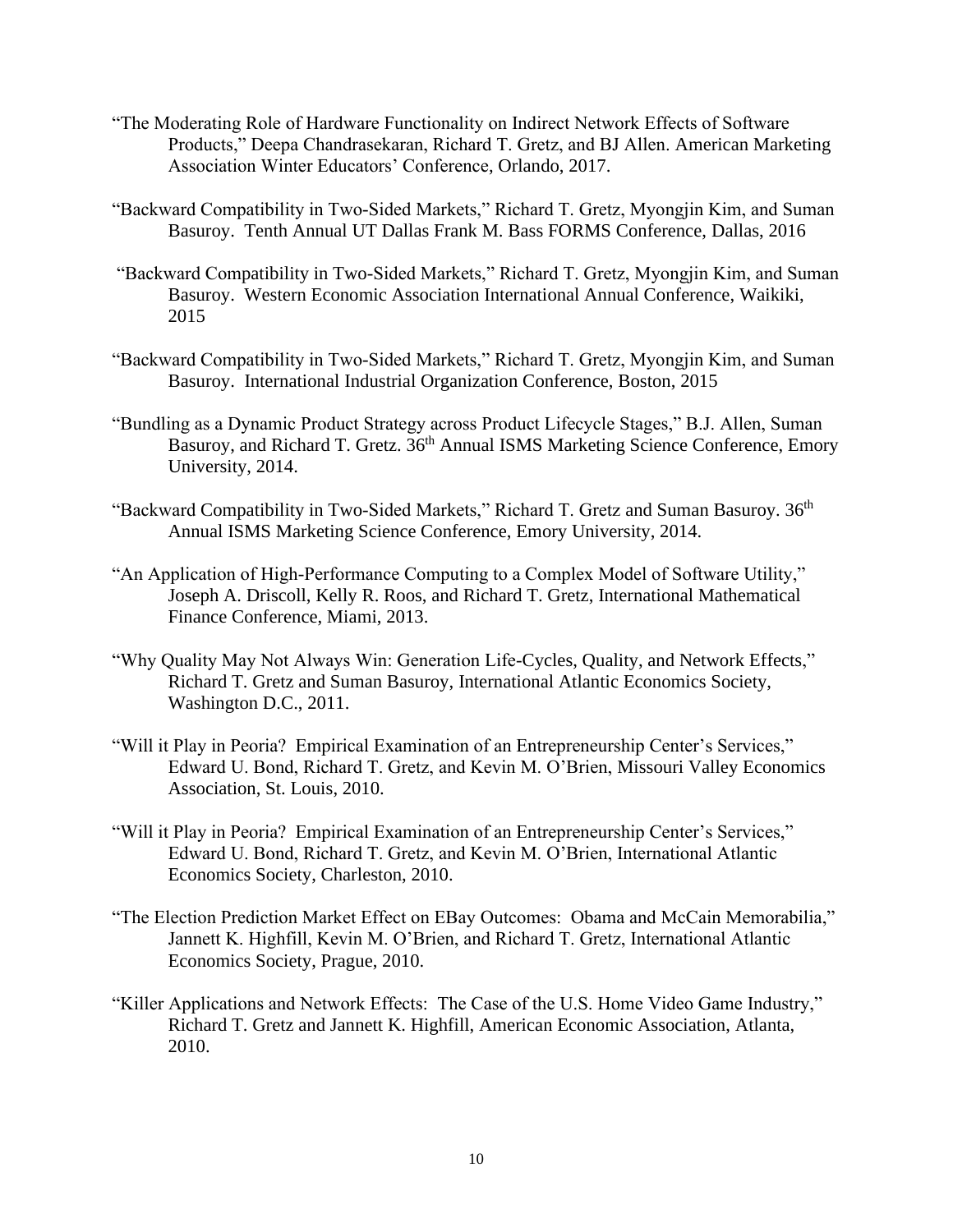- "Killer Applications and Network Effects: The Case of the U.S. Home Video Game Industry," Richard T. Gretz and Jannett K. Highfill, International Atlantic Economics Society, Boston, 2009.
- "Killer Applications and Network Effects: The Case of the U.S. Home Video Game Industry," Richard T. Gretz and Jannett K. Highfill, Missouri Valley Economics Association, Kansas City, 2009.
- "Quality vs. Network Size in Markets Characterized by Indirect Network Effects," Richard T. Gretz, Missouri Valley Economics Association, Kansas City, 2009.
- "The Relationship of Price and Quality to Market Characteristics in Monopoly with Normally Distributed Reservation Prices," Richard T. Gretz, Jannett K. Highfill, and Robert C. Scott, Missouri Valley Economics Association, Kansas City, 2009.
- "Console Price and Software Availability in the Home Video Game Industry," Richard T. Gretz, International Atlantic Economic Society, Montreal, 2008.
- "R&D Policy in Differing Strategic Settings: Simultaneous vs. Sequential Quality/Quantity Choice," Richard T. Gretz, Jannett K. Highfill, and Robert C. Scott, Missouri Valley Economics Association, St. Louis, 2008.
- "R&D, Risk, and the Role of Targeted Government R&D Programs," Richard T. Gretz, Joshua Lewer and Robert C. Scott, Missouri Valley Economic Association, St. Louis, 2008.
- "R&D Allocation: Reliability vs. Customer Cost," Richard T. Gretz, Jannett Highfill, and Robert C. Scott, Fort Hayes State University Business and Leadership Symposium, Fort Hayes, 2008.
- "R&D, Risk, and the Role of Targeted Government R&D Programs," Richard T. Gretz, Joshua Lewer and Robert C. Scott, Western Economic Association, Waikiki, 2008.
- "Maximizing and Satisficing Behavior: Examining Online Consumption Patterns of Students," Joshua J. Lewer, R. Nicholas Gerlich, and Richard T. Gretz, Southwestern Society of Economists, Houston, 2008.
- "Immigration Gravitas: Explaining European Immigration Patterns with the Gravity Model," Joshua J. Lewer and Richard T. Gretz, Missouri Valley Economics Association, Kansas City, 2007.
- "R&D, Risk, and Subsidies," Richard T. Gretz, Joshua J. Lewer, and Robert C. Scott, International Atlantic Economic Association, Savannah, 2007.
- "Subsidies Without Borders: The Advanced Technology Program and the Multinationals," Richard T. Gretz, Jannett Highfill, and Robert C. Scott, International Trade and Finance Association at the Allied Social Sciences Association National Meeting, Chicago, 2007.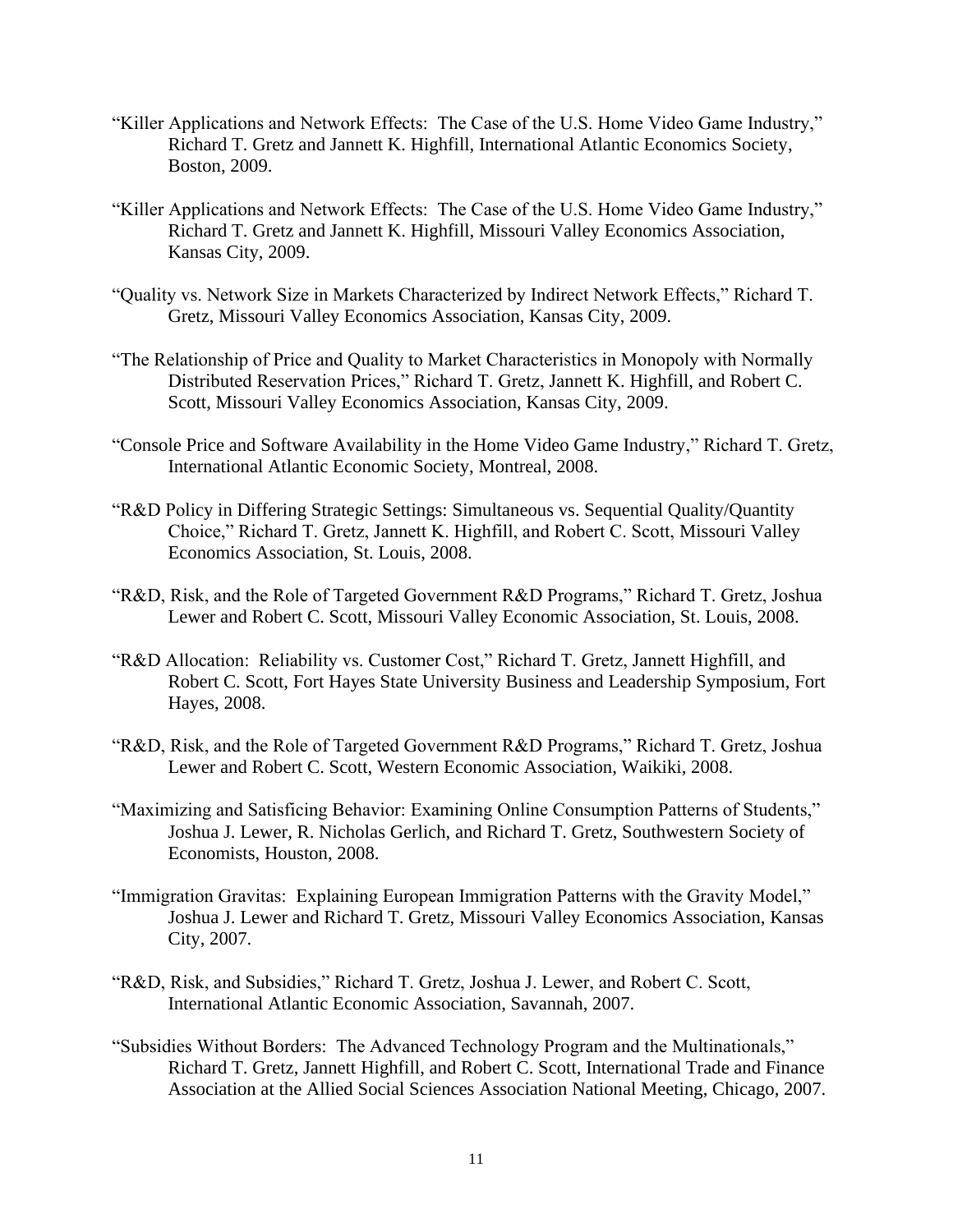- "Network Effects Do Not Always Lead to Monopoly Outcomes," Richard T. Gretz, Western Economics Association International Conference, San Francisco, 2005.
- "Strategic Innovation and Technology Adoption in an Evolving Industry," Darren Filson and Richard T. Gretz, Carnegie Rochester Conference on Public Policy, University of Rochester, 2003.

### **Other Presentations**

- "Streaming Killed the Radio Star: The Innovation of Music Discovery in the United States," Carolina Cruz (Author & Presenter) and Richard T. Gretz (Advisor), 2019 National Conference on Undergraduate Research, Kennesaw State University, 2019.
- "Pokemon Go and Super Mario Run: Brand Extensions in the Mobile Video Game Market and the Impact of Brand Dilution," Carolina Cruz (Author & Presenter) and Richard T. Gretz (Advisor), 2018 National Conference on Undergraduate Research, University of Central Oklahoma, 2018.
- "The Impact of New Product Introductions on the Existing Product Portfolio in High-Tech Markets," Bradley J. Allen, Richard T. Gretz, and Suman Basuroy, Big Data, Big Challenges: 2017 Conference, UTSA, 2017
- "How Much does Backward Compatibility Matter in the Home Video Game Industry?" Richard T. Gretz, Texas FreshAIR Big Data & Data Analytics Conference, UTSA, 2016.
- "Point and Counterpoint: State of the University Finances," Richard T. Gretz and Amit K. Sinha, Center for Business and Economic Research, Peoria, 2013.
- "Killer Applications and Network Effects: The Case of the U.S. Home Video Game Industry," Richard T. Gretz and Jannett K. Highfill, Center for Business and Economic Research, Peoria, 2010.
- "R&D, Risk, and the Role of Subsidies," Richard T. Gretz, Joshua J. Lewer, and Robert C. Scott, Center for Business and Economic Research, Peoria, 2008.
- "Innovation in Retail and the Changing Business Landscape: Wal-Mart," Richard T. Gretz, FCBA Center for Economic Education, Illinois Economic Education Workshop for Clergy, Peoria, 2008.
- "Immigration Gravitas: Explaining European Immigration Patterns with the Gravity Model," Joshua J. Lewer and Richard T. Gretz, Center for Business and Economic Research, Peoria, 2007.
- "The Effect of Immigration on the U.S. Economy," Richard T. Gretz, FCBA Center for Economic Education, Illinois Economic Education Workshop for Clergy, Peoria, 2007.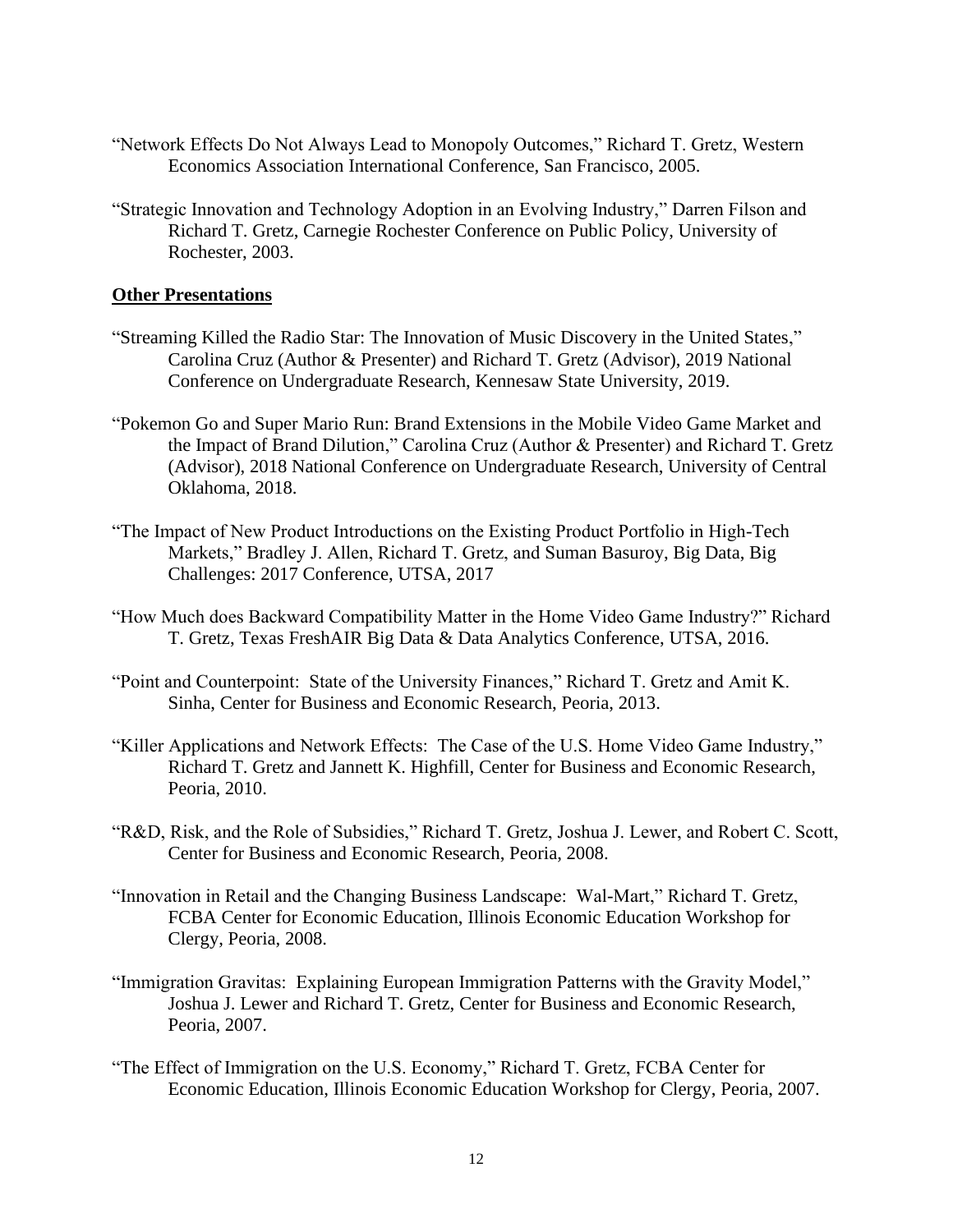- "Why on Earth Would the U.S. Government Ever Subsidize a Firm (At Least Partially) Owned by Foreigners?," Richard T. Gretz, Jannett Highfill, and Robert C. Scott, Center for Business and Economic Research, Peoria, 2006.
- "The Effect of Rising Oil Prices on the U.S. Economy," Richard T. Gretz, FCBA Center for Economic Education, Illinois Economic Education Workshop for Clergy, Peoria, 2006.
- "Network Effects and Monopoly Outcomes," Richard T. Gretz, Claremont Graduate School Student Conference, Claremont Graduate School, 2005.
- "Hedonic Price Indexes for Home Video Game Consoles," Richard T. Gretz, Claremont Graduate School Student Conference, Claremont Graduate School, 2004.

## **Research Grants**

- "Beyond the Grave: Variables Contributing to Music Consumption Increase After an Artist's Death," Stanislas Renard and Richard T. Gretz, The Carolan Institute, 2018 - 2019. **\$25,000**
- "Bundling Strategy Over the Brand Lifecycle as a Response to Heterogeneous Consumer Motivations," Suman Basuroy and Richard T. Gretz, The Carolan Institute, 2015 - 2018. **\$30,000**
- "Estimating Backward Compatibility and Advertising Effects in Hardware/Software Industries Using High-Speed Parallel Processing Supercomputing Hardware," Richard T. Gretz, Bradley University Office of Teaching Excellence and Faculty Development Research Grant, 2012. **\$5,660**
- "Does Quality Really Win? How Product Life-Cycles Affect Quality Versus Network Effects in High-Tech Markets," Richard T. Gretz, Foster College of Business Faculty Development Grant and University of Oklahoma, 2011**. \$7,200**
- "Networked Entrepreneurship" Richard T. Gretz, Robert C. Scott, and Taina Tukiainen, Tekes Research Grant (Finnish Government), 2009 – 2011. **267,227€**
- "Quality and Indirect Network Effects in the U.S. Home Video Game Industry," Richard T. Gretz, Foster College of Business Faculty Development Grant, 2007. **\$7,000**
- "The Evolution of Market Leadership over the Lifecycle of a Product Generation," Richard T. Gretz, Claremont Graduate University Haynes Dissertation Grant, 2002 – 2003. **\$11,000**

### **Teaching Activities**

### *Formal Courses Taught While at UTSA:*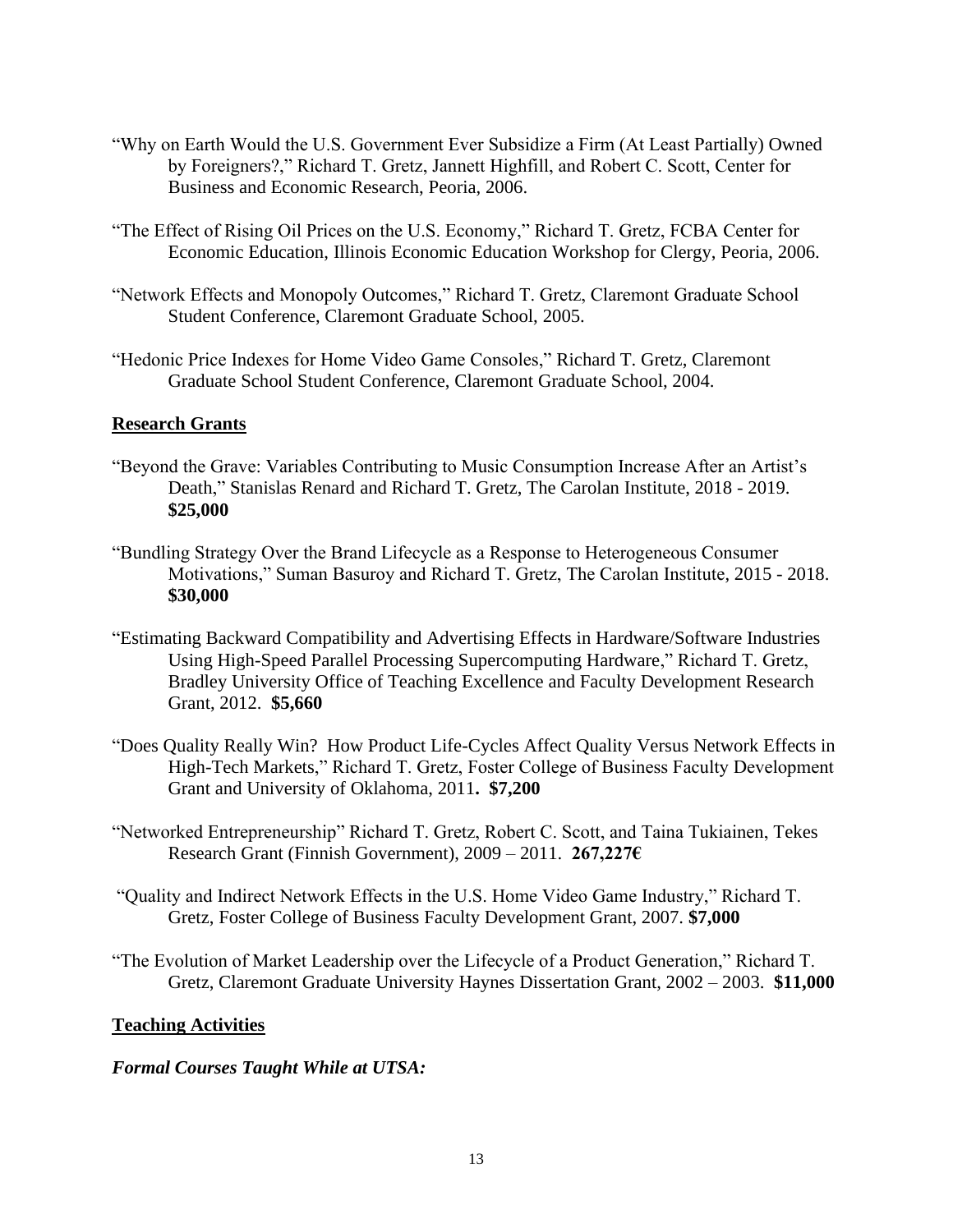University of Texas at San Antonio

MKT 3013—Principles of Marketing (Undergraduate) MKT 7067—Special Topics in Marketing: Applied Econometrics (Ph.D. Course)

University of Münster

Intensive Week Seminar—Applied Econometrics (Ph.D. Course) (Taught in Fall 2016, Fall 2017, Fall 2018, and Spring 2020)

## *Formal Courses Taught Prior to UTSA***:**

Bradley University

HON 101—Video Games and Network Economics (Honor's Course) BUS 631—Pricing and Competition (EMBA) ECO 399—Economics of Innovation ECO 221—Introduction to Microeconomics ECO 300—Junior Colloquium ECO 332—Intermediate Microeconomics ECO 370—Game Theory ECO 400—Senior Colloquium ECO 506—Microeconomics Refresher (MBA) ECO 606—Managerial Economics (MBA) ECO 660—Independent Study for MBA Student—Jeff Okazaki ECO 660—Independent Study for MBA Student—Chang Meng

Executive Development – Economics Module of "Powering Up"

Loyola Marymount University Introduction to Microeconomics Introduction to Macroeconomics Game Theory Industrial Organization

Claremont Graduate University 1<sup>st</sup> Semester Microeconomic Theory for Graduate Students Game Theory for Doctoral Students

Pomona College Business Statistics

### **Student's Mentored**

*Committee Chair*

Kris Zhou (Marketing) – UTSA – Expected completion in 2021.

*Committee Member*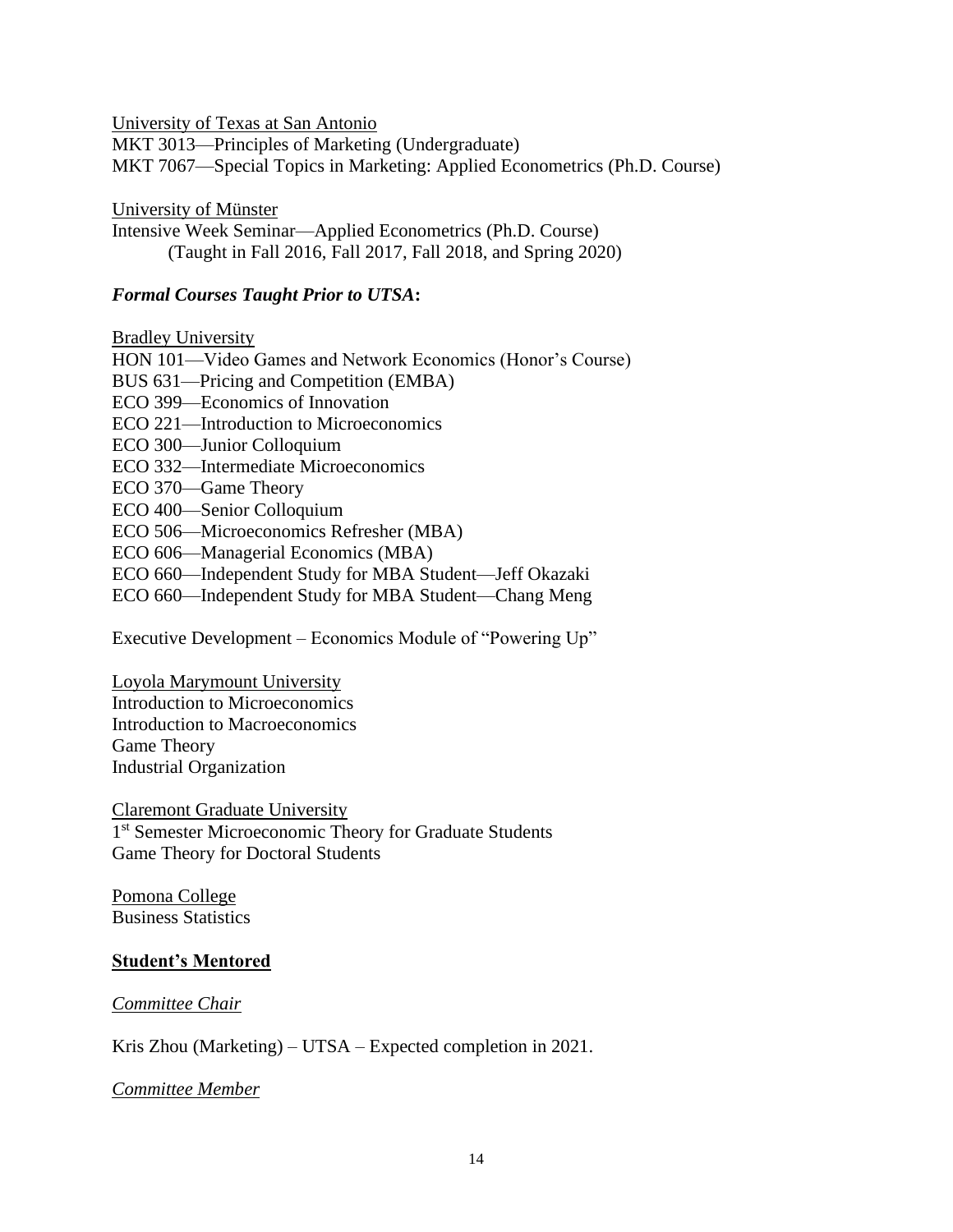Steven Hyde (Management) – UTSA – Degree competed in 2020. Accepted Tenure Track Position at Boise State University.

BJ Allen (Marketing) – UTSA – Degree completed in 2017. Accepted Tenure Track Position at University of Arkansas, 2017.

- Carlos Bauer (Marketing) UTSA Degree completed in 2018. Accepted Tenure Track Position at University of Alabama, 2018.
- Sang-chul Jung (Economics) Claremont Graduate University Degree completed in 2008. Placed at Korea Institute for Industrial Economics and Trade

### **Service Activities**

#### *Service Activities While at UTSA:*

#### *Committee Assignments*

#### *Department Level*

Marketing Faculty Search Committee, 2015: Chair Guest Speaker Series, 2015: Committee Member

#### *College Level*

Executive Programs Committee, 2015 – 2016: Committee Member MBA Seal Team, 2016 – Present: Committee Member MBA Programs Committee, 2016 – Present: Chair starting Fall 2017 Awards Selection Committee, 2017 – Present: Committee Member

#### *Professional Service*

Referee for *Journal of Retailing*, *International Journal of Research in Marketing*, *Journal of Economic Behavior and Organization*, *Economics of Innovation and New Technology*, *Journal of Economics and Business*, *Journal of Economics*, *Global Economy Journal*, *International Advances in Economic Research*, *American Marketing Association Summer Educators' Conference*, *American Marketing Association Winter Educators' Conference*

Member of *American Marketing Association*, *American Economic Association, Econometric Society*, *INFORMS*

### *Selected Service Activities Prior to UTSA:*

Bradley University

University Graduate School Executive Committee, 2013 – 2015: Committee Member University Senate, 2010 – 2015: Senator University Resources Committee, 2012 – 2013: Committee Member General Education Revision Committee, 2012 – 2013: Committee Member Foster College of Business EMBA Implementation Committee, 2013 – 2015: Chair Foster College of Business Graduate Curriculum Committee, 2013 – 2015: Chair